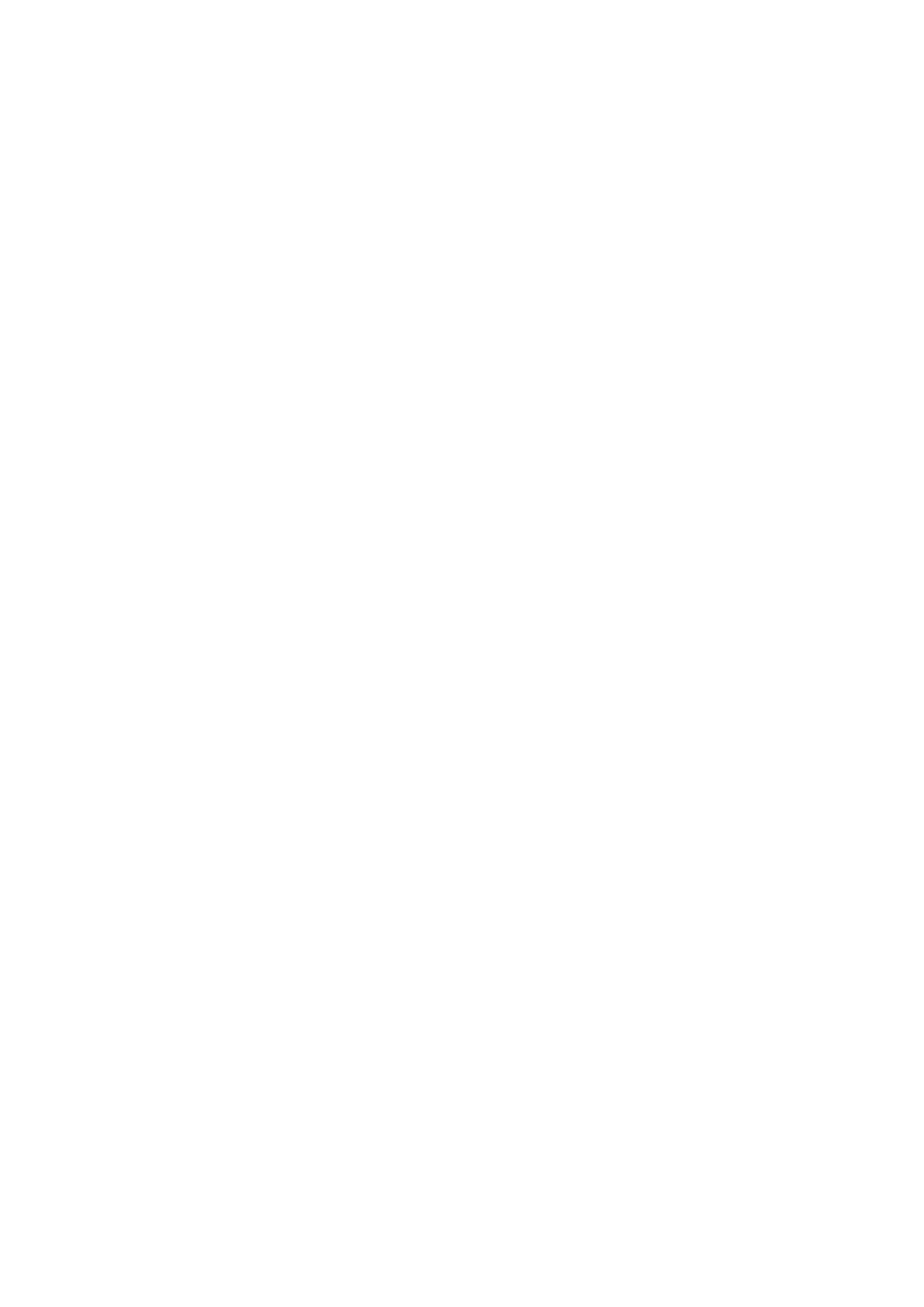## **Headlands School**

### **Careers Education, Information, Advice & Guidance Policy**

#### Intent:

Promoting a career development culture is an essential part of the mission and ethos of Headlands School. Our intent is to support the aspirations of all our learners and to ensure that they gain the understanding, skills and experience they need to make progress and succeed in learning and work. We believe that effective careers education and guidance contributes to the academic achievement, the well-being of individuals but also to the wellbeing of their families, the communities to which they belong, wider society, businesses and the economy.

#### Implementation:

The Careers Leader at Headlands School will coordinate the CEIAG activities of Year Leaders, Tutors, and Teachers to ensure that all students have access to their statutory entitlement. This allows all current Headlands School students, from any year group, to benefit from CEIAG support. Our Team is able to help students with advice and information whatever their starting point or help find answers to very specific questions. The advice and information is impartial and objective. We seek views, comments and suggestions on how we might improve our service. We want to maximise opportunity by engaging effectively with current students, parents, alumni and businesses, and to promote effective cooperation through shared events and the engagement of outside speakers and agencies.

#### **Current priorities**

Our careers strategy is informed by these current priorities:

- developing students career management skills, especially those associated with career adaptability, resilience, enterprise and employability so that students make informed choices about their future working lives and to translate these effectively into appropriate decisions and actions
- supporting individual aspirations, improving attainment and ensuring positive destinations
- meeting the needs of specific groups including looked after children, young carers, children from economically-deprived backgrounds and children with special educational needs and disabilities
- maintaining and developing links with a range of external and community organisations and our alumni, providing appropriate opportunities for students
- offering independent, objective and impartial advice and information from a range of sources
- offering learners an insight into leading edge developments in careers information, including social media, the use of digital technologies to meet young people's career development needs in conjunction with face-to-face support and networking.
- improving young people's working lives by helping them to identify the values that are important to them such as contributing to the wellbeing of others through their paid and voluntary work and working in greener ways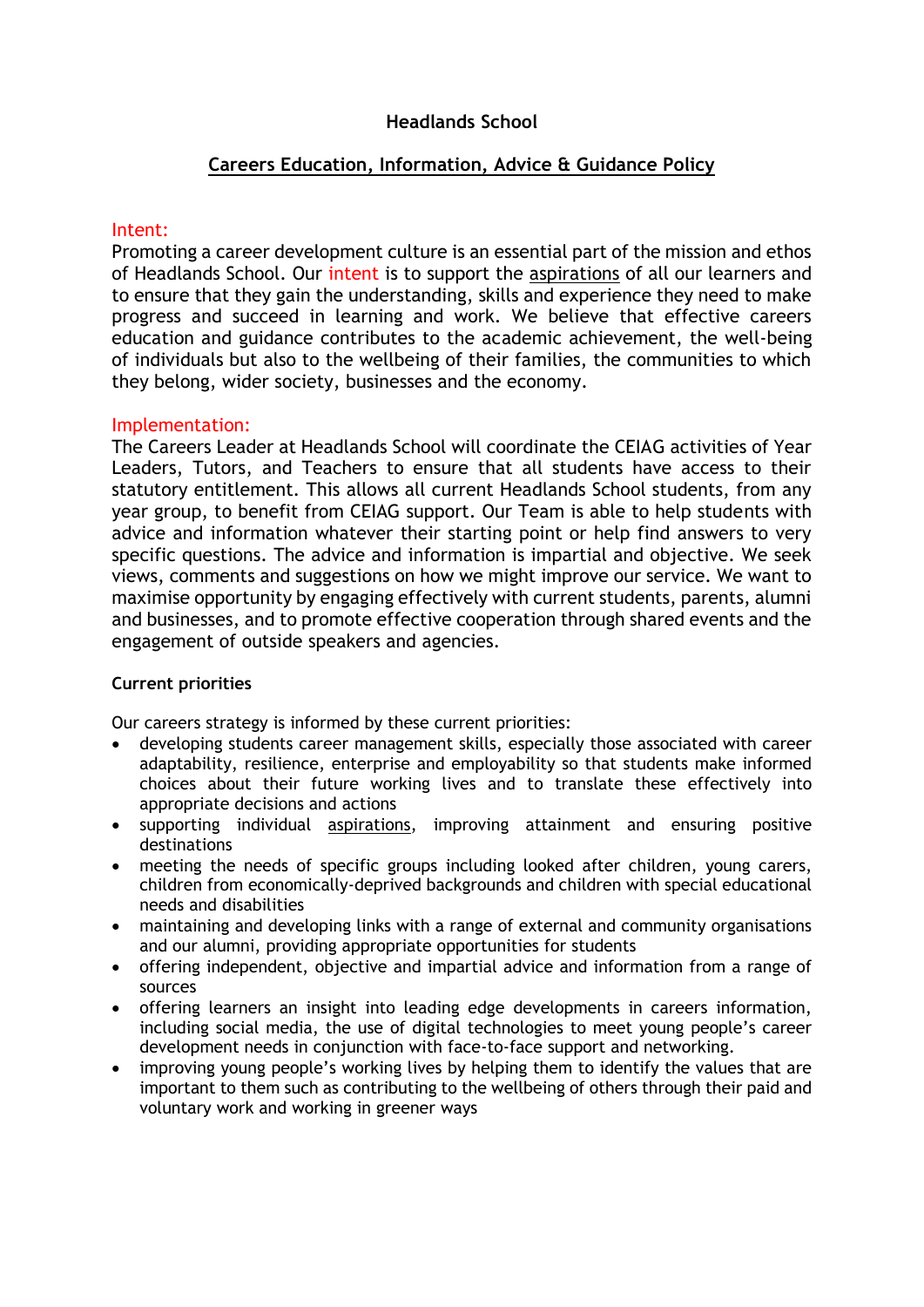# **National/local expectations and school strategies**

We are committed to meeting the requirements listed in the governments Careers Guidance and Access for Education and Training Providers Statutory Guidance (October 2018). This refers to legislation including:

- Sections 42A1, 42B and 45A of the Education Act 1997
- Section 72 of the Education and Skills Act 2008
- Schedule 4 (15) of the School Information (England) Regulations 2008

Headlands School does this by:

- Providing students with independent careers guidance from year 8 to year 13
- Ensuring that there is an opportunity for a range of education and training providers to access all students in year 8 to year 13 for the purpose of informing them about approved technical education qualifications or apprenticeships
- Publishing our policy statement on the School website setting out our arrangements for provider access and ensuring that it is followed
- Using the Gatsby Benchmarks to improve careers provision
- Working with the The Careers & Enterprise Company and other partners as part of the Careers Hub
- Offer students employer encounters e.g. Careers Fair, Mock Interview Days, Work Experience placements. With the aim to provide at least one each year from year 7 to year 13
- We publish details of our careers programme on the website for young people and their parents including current LMI data
- Students also have a 'Careers Key' on their school desktops with a wide range of careers resources
- A successful careers guidance programme will be reflected in higher numbers of students progressing to positive destinations such as apprenticeships, technical routes, school sixth forms, sixth form colleges, further education colleges, universities or employment. We work in partnership with the East Riding of Yorkshire Council to gather destinations information. Our destination figures are published on the school website
- Ensure that the governing body is actively involved in shaping careers policy and strategy through its committee structure
- Identify a senior member of staff (Careers Leader) to advise the Senior Leadership Team and Governors on curriculum, staffing and resource requirements; and to lead the development, implementation and evaluation of the school's careers provision with the support of other key post holders
- Set out clearly the contribution expected of all staff including subject teachers and tutors for students' career learning and planning
- Encourage the involvement of learners themselves in the planning, delivery and evaluation of the careers programme
- Source and provide up-to-date information about occupations, fields of work, undergraduate courses and work experience
- Help learners understand and develop the necessary skills to equip them for whatever career path they choose